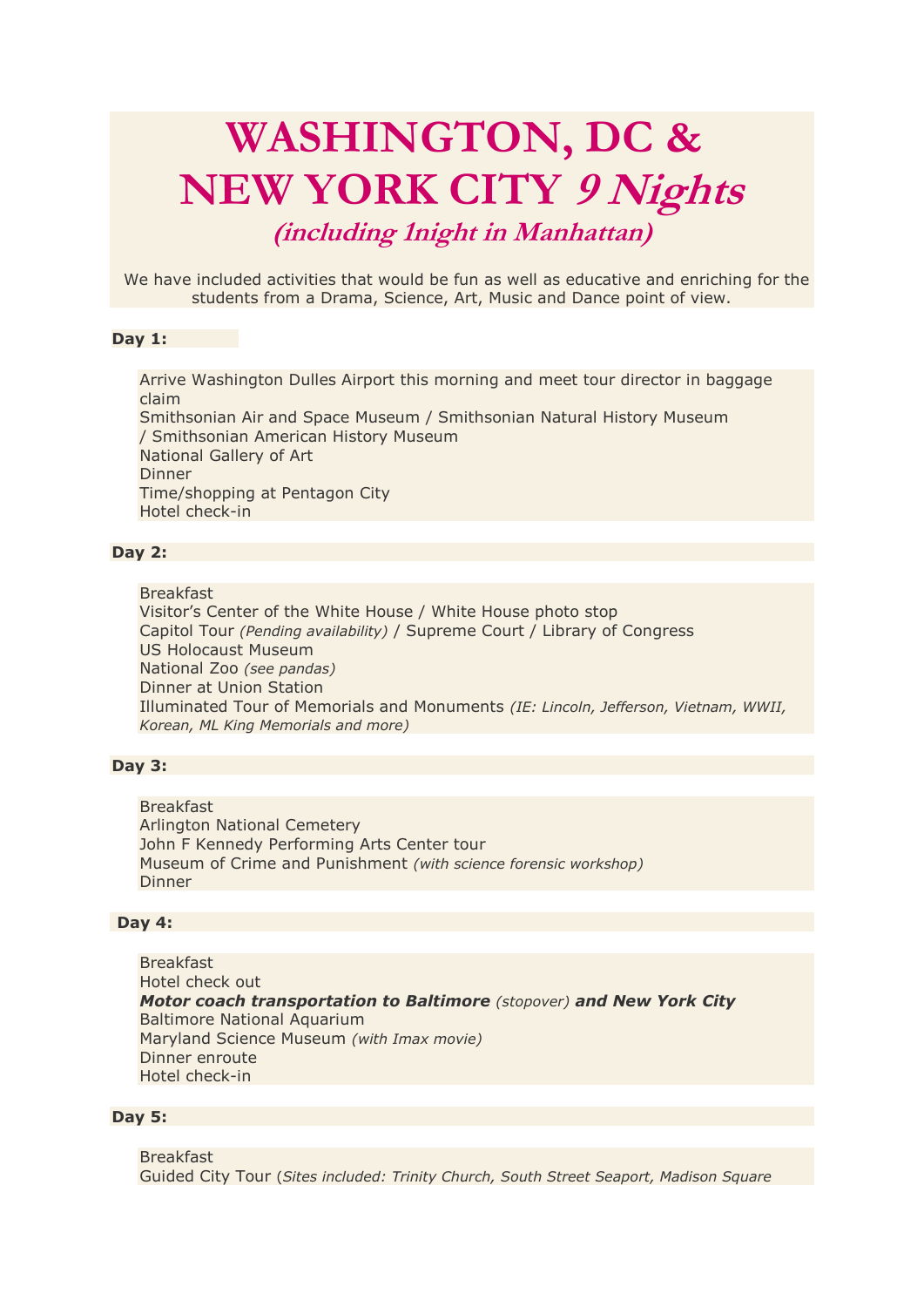*Garden, Rockefeller Center, Broadway, Chinatown, Central Park, Brooklyn Bridge and more*) Free time for shopping and exploring Times Square NBC Studios tour Dinner Empire State Building

#### **Day 6:**

Breakfast **Full day Exchange with local Manhattan School** Dinner Broadway Musical show

#### **Day 7:**

Breakfast Broadway Theatre Workshop – Drama students Broadway Dance Studio Class – Dance students Museum of Modern Art (MOMA) workshop – Art students American Museum of Natural History workshop – Science students Lincoln Center for the Performing Arts Backstage tour Tour of Julliard School - Music and Dance students Guggenheim Museum - Art Students Central Park Dinner Broadway Musical show *(Phantom of the Opera, Wicked, The Lion King, etc…)* 

#### **Day 8:**

Breakfast Statue of Liberty and Ellis Island Boat tour 9/11 Memorial / Ground Zero / Visit NYU Wall Street *(Financial District)* and NY Stock Exchange Free time for shopping and exploring Little Italy and Chinatown and Greenwich Village Dinner

#### **Day 9:**

Breakfast /hotel check-out Metropolitan Museum of Art Intrepid Air Space Museum / High Line **Hotel check-in / Manhattan** *(end motor coach service)* Dinner Time at Times Square Broadway area

# **Day 10:**

Breakfast Hotel check out Free time for shopping and exploring 5<sup>th</sup> Avenue / Rockefeller Center Radio City Music Hall tour Top of the Rock Observation deck Pick up luggage